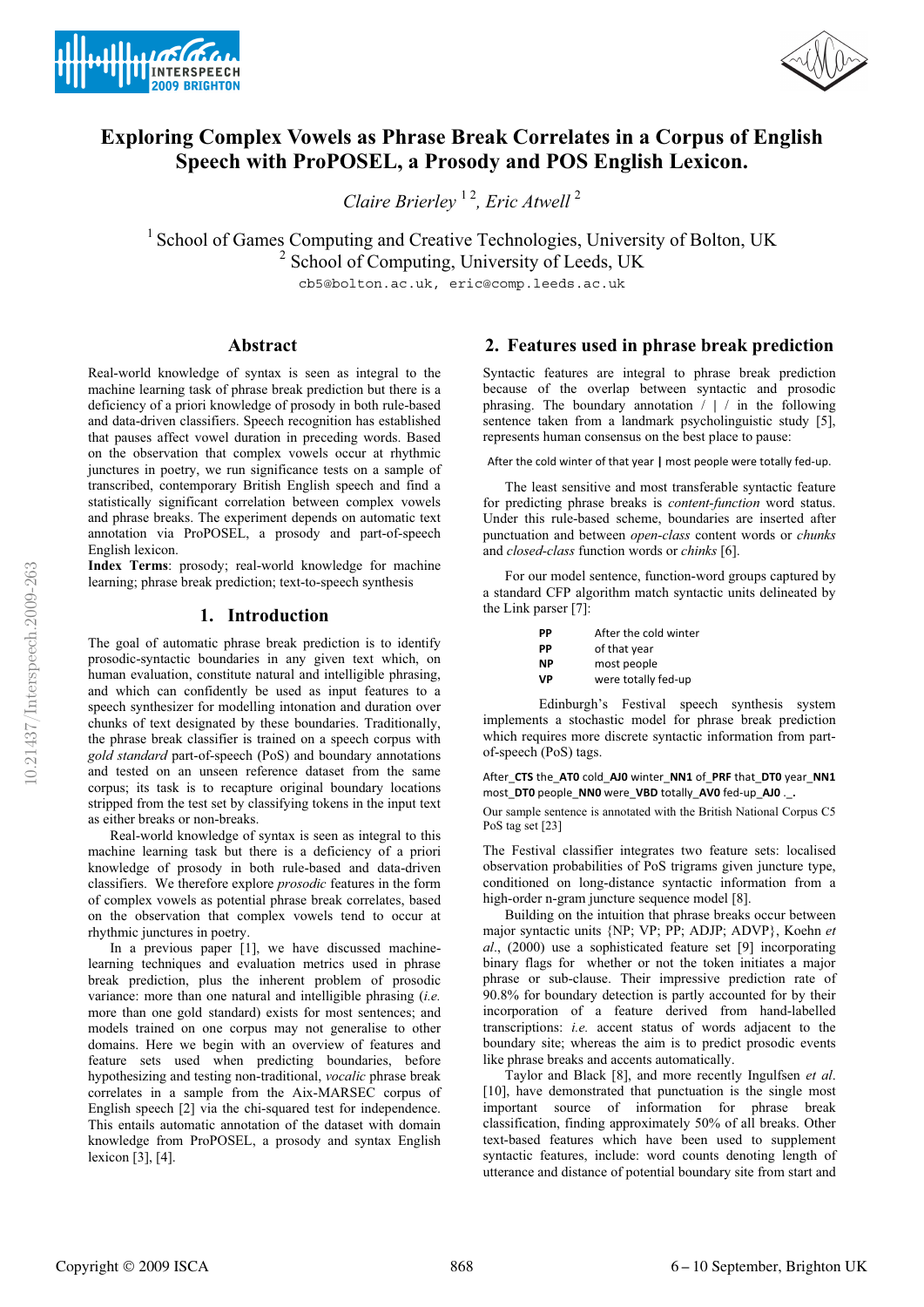end of sentence [11]; total number of words and syllables, plus distance from start and finish of utterance in words, syllables and stressed syllables, plus distance of potential boundary site from last punctuation mark [9], [12].

Recent work [10], [13] revisits syntactic features to determine the effectiveness of deep versus shallow linguistic representations for phrase break prediction. The best performing models in these studies use a combined set of long-range parse features and shallow representations incorporating different levels of granularity: CFP tags and PoS trigrams.

Non-traditional features in the form of syllable *counts* have previously been implemented in syntax-based phrase break models for English to regulate the number of syllables in any one intonational phrase [14]; and as a distance metric for encoding global information in the sentence [15]. A recent study by Ananthakrishnan and Narayanan [16] attempts to integrate the prediction of accents and boundaries based on combined feature streams (acoustic, lexical and syntactic) and finds that lexical syllable *tokens*, augmented with canonical stress labels derived from an open source pronunciation lexicon, are effective for accent detection but not for boundary prediction.

## **3. Hypothesizing non-traditional phrase break correlates**

Ananthakrishnan and Narayanan conclude that syllable tokens are poorer indicators of boundary events than PoS tags. However, this conclusion is based *only* on word-final syllable tokens *minus* stress weightings for the phrase break prediction task; word-initial and medial syllables are automatically classed as non-breaks because they are never immediately followed by boundary tokens.

We wish to question the assumption that non word-final syllabic nuclei (e.g. the second syllable in seCURity) have no influence on boundary placement and to test the hypothesis that complex vowels  $-$  i.e. diphthongs and triphthongs  $-$  might emerge as useful predictive features for phrase break models, irrespective of where they occur within a word. There is consensus within the ASR research community that pauses affect vowel durations in preceding words [17]. We wish to reverse the perspective on prepausal lengthening and ask to what extent a domain-independent feature like complex vowels may be said to *induce* boundaries.

The intuition that the presence of complex vowels in (content) words increases the likelihood of their being classified as breaks comes from poetry [18], where diphthongs and triphthongs seem to be associated with rhythmic junctures. This happens *within* lines and *across* lines as in Blake's *The Tyger* (circa 1794):

> Tyger!-Tyger!-**|**-burning-bright-**|-**In the forests | of the night |

## **4. Leveraging real-world knowledge of prosody from the lexicon**

One of the thematic programmes for PASCAL-2 (2008) identifies a current interest in, and trend towards, leveraging real-world knowledge to enhance performance in machine learning in a variety of application domains, including text and language processing, where previously little a priori knowledge has been assumed on the part of the learning mechanism. Our survey reveals a deficiency of a priori linguistic knowledge of prosody in the feature sets typically used in rule-based and data-driven phrase break models. In contrast, a competent human reader is able to project holistic linguistic insights, including projected prosody, onto text and to treat them as part of the input [19]. It is our contention that human readers may use the sound patterns inherent in complex vowels as *linguistic signs* for phrase breaks in as yet undefined contexts. Such signs can be extracted from the lexicon and presented as input features for the phrase break classifier in the same way that real-world knowledge of syntax is represented in PoS tags.

#### **4.1. ProPOSEL: a prosody and PoS English lexicon**

ProPOSEL [3], [4] is a prosody and PoS English lexicon derived from several widely-used lexical resources for computer speech and language. ProPOSEL's multi-field format classifies 104049 word forms under four variant PoStagging schemes mapped to default closed and open-class word categories; plus canonical phonetic transcriptions; syllable counts; consonant-vowel (CV) patterns; and abstract representations of rhythmic structure or canonical stress labels. An example entry group for the verb secure is given in Table 1.

| Field               | Sample         | <b>Field</b>        | Sample       |
|---------------------|----------------|---------------------|--------------|
| 1 wordform          | secure         | 9 Penn Treebank     | <b>VB</b>    |
|                     |                | tag                 |              |
| $2C5$ tag           | <b>VVI</b>     | 10 content or       | $\mathsf{C}$ |
|                     |                | function word tag   |              |
| 3 Capitalisation    | n              | 11 LOB tag          | <b>VB</b>    |
| flag                |                |                     |              |
| 4 SAM-PA            | sl'kjU@R       | <b>12 C7 tag</b>    | <b>VVI</b>   |
| <b>5</b> CUV2 tag & | H2%, OA%       | 13 DISC syllabified | sl-'kj9R     |
| frequency rating    |                | transcription       |              |
| 6 C5 tag & BNC      | VVI:25         | 14 DISC syllable-   | sl:0 'kj9R:1 |
| frequency rating    |                | stress mapping      |              |
| 7 syllable count    | $\overline{2}$ | 15 CV pattern       | [CV][CCVVC]  |
| 8 lexical stress    | 01             |                     |              |
| pattern             |                |                     |              |

Table 1: ProPOSEL's 15 pipe-separated fields constitute a purposebuilt repository of linguistic concepts in accessible text file format.

To investigate the correlation between complex vowels and phrase breaks, we have automatically tagged an extract from the Aix-MARSEC corpus with shallow parse features and canonical phonetic transcriptions from ProPOSEL, and run a chi-squared test to determine whether this correlation is statistically significant or not. We have used the same development sets as in previous studies [1], [20]: a BBC radio recording from the 1980s of a Reith lecture in Section C of the corpus, with illustrative examples drawn from sections A08 and A09: informal news commentaries.

Preparing the dataset prior to dictionary lookup was nontrivial and involved several stages. The first task was to map annotation tiers in overlapping subfiles in the Aix-MARSEC sample in order to label each word as a break or non-break (§4.2). Word and phrase break classifications in Aix-MARSEC were then merged with corresponding PoS-tagged text in the Spoken English Corpus [21], discrepancies intervene: compounds and abbreviations are handled differently in both datasets, for example (§4.3). Next, the corpus was re-tagged with the PoS tag scheme used in the lexicon i.e. a discriminating tagset (LOB) was collapsed into a sparser one (C5) (§4.4). Finally, desired information from the lexicon was projected onto the dataset by matching up word-C5 pairings  $(§4.5)$ .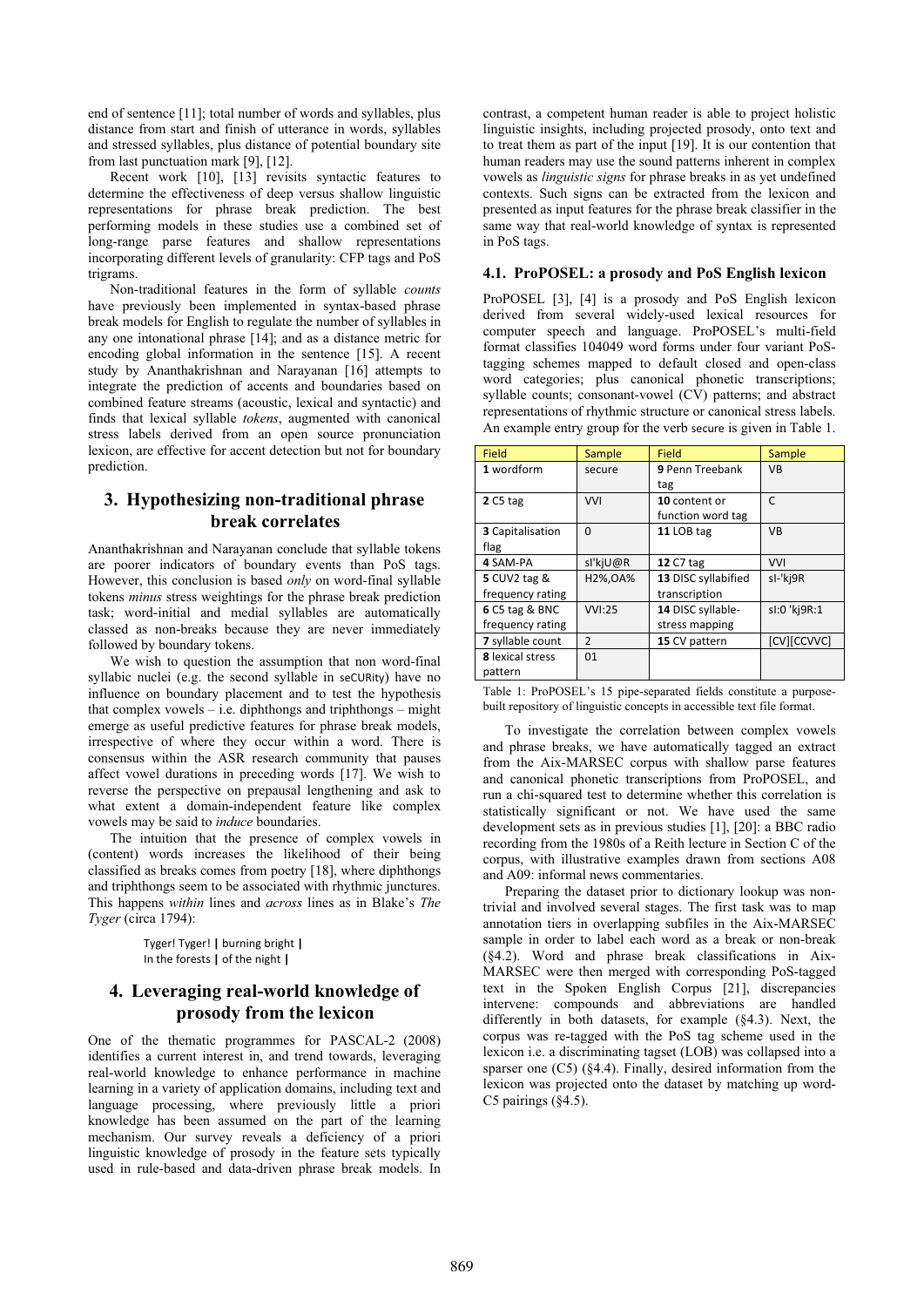#### **4.2. Mapping tiers in Aix-MARSEC**

The Aix-MARSEC Corpus has multi-level prosodic annotation tiers aligned with the speech signal; the two tiers used in this study are for plain text plus intonation units (IUs) delineated by phrase break mark-up / **|** /. The SAMP-PA transcriptions from the syllables tier were not used in our study because we are interested in predictive features derived from speaker-independent and domain-independent *citation* forms in ProPOSEL which can be superimposed on *any* unseen English text – for example, seventeenth century English verse *cf*. [18].

Each section in Aix-MARSEC is split up into a series of much smaller, overlapping TextGrid files. Merging the text and IUs tiers was therefore accomplished on a file-by-file basis, using interval tokens to retrieve a match between tiers. The resulting list objects were concatenated in a final list – listAllText – ready for merger with the corresponding file in the Spoken English Corpus (SEC) to capture PoS-tags.

#### **4.3. Merging Aix-MARSEC and SEC files**

The target data structure for dictionary lookup  $(\S 4.5)$  is a nested list where each index holds values for: word token; break class; punctuation; and PoS-tag. Capturing PoS tags from SEC entailed looping over two parallel lists of unequal length – listAllText and a list of word PoS pairings from  $SEC - a$ process complicated by the fact that compound words are represented differently in both datasets, and furthermore, that punctuation in SEC does not always correspond to boundaries or placeholders in Aix-MARSEC. Such problems are exemplified in Listing 1 (section A09 of the corpus), where we find different representations for the compound adjective: *cross-ethnic*; variant phrasing for the fragment: *who two years ago*; no apparent placeholder in Aix-MARSEC following the boundary after *ago*; no punctuation in SEC after the word *together*, which is marked as a phrase break in Aix-MARSEC.

| Aix-MARSEC                          | <b>SEC</b>                     |
|-------------------------------------|--------------------------------|
| ['ethnic', '48.69', ' ']            | JJ ethnic                      |
| ['#', '48.74', 'P']                 | $\mathbf{z}$<br>$\overline{ }$ |
| ['cross', '49.12', 'non-break']     | JJ cross-ethnic                |
| ['ethnic', '49.53', ' ']            | $\prime$ $\prime$              |
| ['#'. '49.62'. 'P']                 | CC and                         |
| ['and', '49.88', 'non-break']       | JJ political                   |
| ['political', '50.41', 'non-break'] | $\prime$ $\prime$              |
| ['parties', '50.88', ' ']           | NNS parties                    |
| ['#'. '51.39'. 'P']                 | WP who                         |
| ['who', '51.59', 'non-break']       | $\cdot$ ,                      |
| ['two', '51.73', 'non-break']       | CD two                         |
| ['years', '52.04', 'non-break']     | NNS years                      |
| ['ago', '52.44', '  ']              | RB ago                         |
| ['came', '52.70', 'non-break']      | $\cdot$ ,                      |
| ['together', '53.12', ' ']          | VBD came                       |
| ['#', '53.17', 'P']                 | RB together                    |
| ['to', '53.34', 'non-break']        | TO to                          |

Listing 1: Transcriptions of the same utterance in two different versions of the corpus exhibit variant phrasing.

#### **4.4. Mapping between PoS tag sets using ProPOSEL**

List indices in the object listAllText have now acquired PoS tags and, if present, punctuation from the semi-automatic process just described. However, the recommended lookup strategy with the prosody and PoS lexicon is via compound dictionary keys comprising word\_C5 pairings. A range of tagsets (Penn, LOB and C7) were mapped to C5 as part of lexicon build; and ProPOSEL's software tools provide solutions for mapping between schemes (Brierley and Atwell, 2008a). In the present study, a more discriminating tagset –

LOB  $[22]$  – is collapsed into a sparser scheme  $(C5)$ . As part of this process, enclitics in LOB are re-formatted in a style compatible with the lexicon; instances such as: ['BEDZ', 'was', '>', 'XNOT', "n't", '<'] and ['WP', 'who', '>', 'HV', "'ve", '<'] are transformed into: ['BEDZ+XNOT', "wasn't"] and ['WP+HV', "who've"].

#### **4.5. Dictionary lookup and text annotation**

Nested arrays in listAllText are finally augmented with domain knowledge of prosody (*e.g.* DISC fields in ProPOSEL) and coarse-grained syntactic information (default content-function word tags) via intersection with ProPOSEL. Listing 2 first builds an instance of the dictionary object proPOSEL with compound keys word\_C5- tuples mapped to selected values. Python's itertools() module is then used to loop through two parallel iterables: listAllText and match, a sequence of word\_C5 tuples from the same dataset. Items in the latter are compared against ProPOSEL's keys; a successful match appends dictionary values associated with those keys to the parallel nested position in listAllText.

| $proPOSEL = dict(zip(lex keys, lex values))$                         |
|----------------------------------------------------------------------|
| match = $[(index[0], index[5])$ for index in listAllText             |
| for x, y in itertools.izip(match, listAllText):                      |
| if x in $proPOSEL(keys))$ :                                          |
| y.append(buildDict[x])                                               |
| else:                                                                |
| y.append('No match')                                                 |
| [tuple(line) for line in listAllText] # the final set of annotations |

Listing 2: Intersection between the dictionary object proPOSEL and the sequence object match appends dictionary values to the parallel position in listAllText.

Inner lists in listAllText have now been augmented with content/function-word tags, DISC phonetic transcriptions and canonical stress weightings aligned with syllables (e.g. the lexical stress pattern 2010 assigned to the DISC transcription for the word *contribution*: "kQn:**2**-trI:**0**-\'bju:**1**-SH:**0**).

### **5. Significance Testing**

Each word in the sample was assigned to one of four different categories and counts for each category were entered in a 2 x 2 contingency table (Table 2) ready for the chi-square test. The category label of diphthongs is used here to denote *all* complex vowels. The total word count is simply the length of listAllText minus the count for unmatched items; these were not included in the final calculation and figures used in Table 2 reflect this.

| <b>GROUPS</b>     | <b>OUTCOMES</b> |                   |                |
|-------------------|-----------------|-------------------|----------------|
|                   | <b>Breaks</b>   | <b>Non-breaks</b> |                |
| <b>Diphthongs</b> | 201             | 298               | 499            |
| No diphthongs     | 437             | 1357              | 1794           |
|                   | 638             | 1655              | 2293           |
|                   | $(696 - 58)$    |                   | $(2468 - 175)$ |

Table 2: A 2 x 2 contingency table records the observed frequency distribution for target groups and outcomes from the corpus sample.

The chi-square test in this experiment determines whether the distribution resulting from observed frequencies in the shaded area in Table 2 is significantly different from the chance distribution anticipated from expected frequencies. The latter are calculated via marginal totals for rows and columns in the table: for example, the expected frequency for diphthongs classified as breaks is given by (638 / 2293) \* 499. Table 3 presents observed versus expected frequencies (given in **bold** and expressed as whole numbers for clarity of presentation) for all four categories.